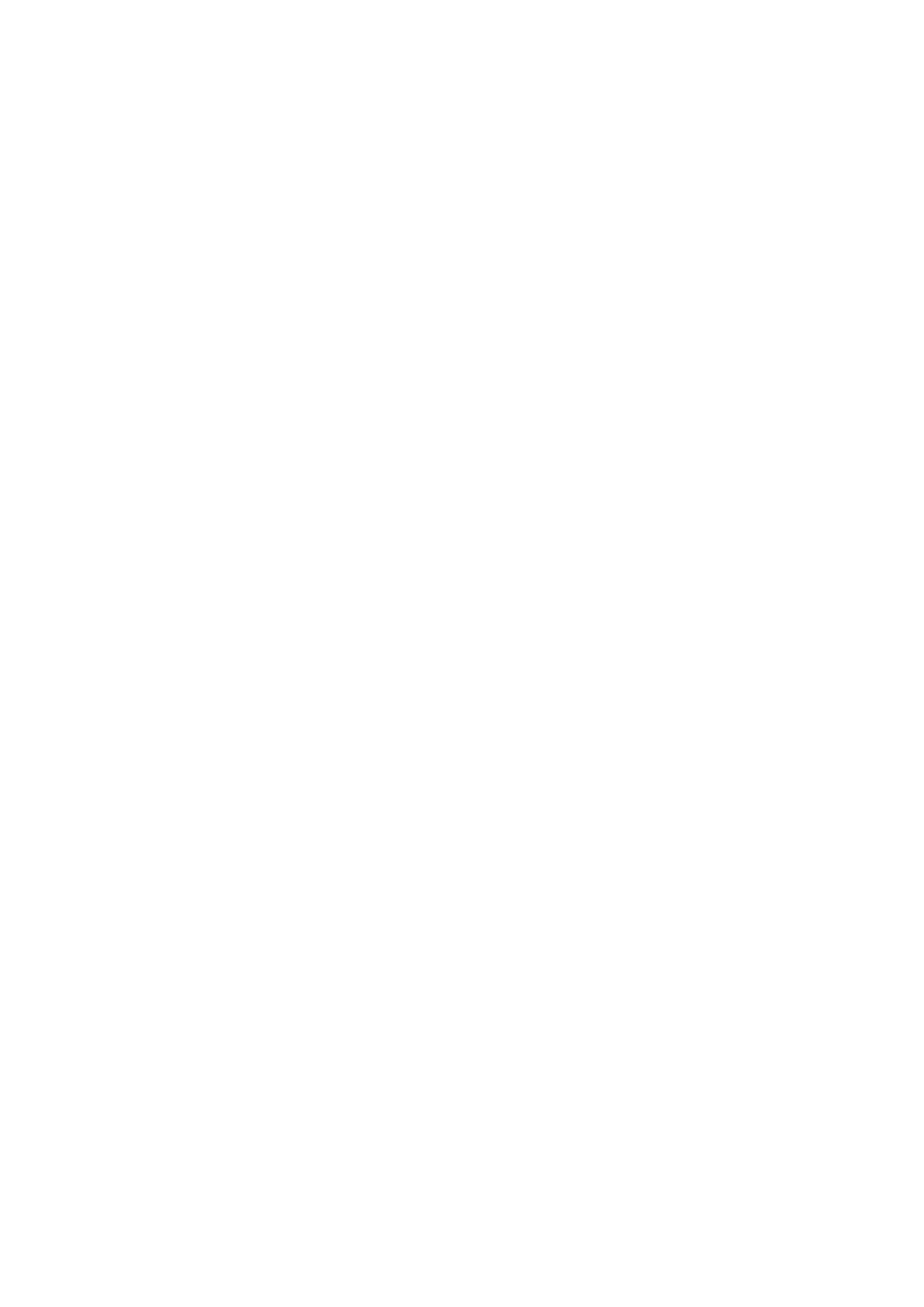### BRANDS HATCH SOLO PRACTICE SUNDAY PRACTICE - 2 LAP TIMES

| Time     |
|----------|
| 1:09.808 |
| 1:09.981 |
| 1:10.086 |
| 1:07.050 |
|          |

## Edward Flower **START**

| 31 AR 1 |          |  |
|---------|----------|--|
| 1       |          |  |
| 2       | 1:09.103 |  |
| 3       | 1:07.301 |  |
| 4       | 1:06.208 |  |
| 5       | 1:06.374 |  |
| 6       | 1:06.686 |  |
|         | 1:06.861 |  |

# Edward Giles

|   | <b>START</b> |
|---|--------------|
| 1 |              |
| 2 | 1:05.926     |
| 3 | 1:03.034     |
| 4 | 1:05.325     |
| 5 | 1:02.552     |
| հ | 1:00.896     |

| Ewan Hamilton |          |  |
|---------------|----------|--|
| <b>START</b>  |          |  |
|               |          |  |
| 2             | 1:06.399 |  |
| З             | 1:05.908 |  |

| <b>Finley Arscott</b> |          |  |
|-----------------------|----------|--|
| <b>START</b>          |          |  |
| 1                     |          |  |
| 2                     | 1:03.473 |  |
| 3                     | 1:02.033 |  |
| 4                     | 1:03:112 |  |
| 5                     | 1:01.373 |  |
| 6                     | 1:02 143 |  |
| 7                     | 1.02 724 |  |
| 8                     | 1:00.277 |  |

| <b>Gavin Mills</b> |
|--------------------|
| <b>START</b>       |
|                    |

| <b>Grant Seymour</b> |  |
|----------------------|--|
| <b>START</b>         |  |

Lap Time **1:04.541 1:00.799 1:00.190** 2:11.490 1:00.700

| <b>Greg Morris</b> |  |  |
|--------------------|--|--|
| <b>START</b>       |  |  |
|                    |  |  |
| 1:10.573           |  |  |
| 1:11.082           |  |  |
| 1:10.523           |  |  |
| 1:07.904           |  |  |
| 1:09.269           |  |  |
| 1:08.500           |  |  |
|                    |  |  |

Ī

| <b>Harley Prebble</b> |          |  |
|-----------------------|----------|--|
| START                 |          |  |
| 1                     |          |  |
| 2                     | 58.737   |  |
| 3                     | 59 963   |  |
| 4                     | 1:00.094 |  |
| 5                     | 58.363   |  |

| Jack Horton  |          |  |
|--------------|----------|--|
| <b>START</b> |          |  |
| 1            |          |  |
| 2            | 1:13.937 |  |
| 3            | 1:11.752 |  |
| 4            | 1:10.347 |  |
| 5            | 1:09.971 |  |
| 6            | 1:10.177 |  |
| 7            | 1:08.539 |  |

| James Chapman |          |  |
|---------------|----------|--|
| <b>START</b>  |          |  |
| 1             |          |  |
| 2             | 1:13.733 |  |
| 3             | 1:12.805 |  |
| 4             | 1.12919  |  |
| 5             | 1:11.438 |  |
| 6             | 1:10.639 |  |
|               |          |  |

| James McHardy |          |
|---------------|----------|
| <b>START</b>  |          |
| 1             |          |
| 2             | 1:00.967 |
| 3             | 1:00.041 |

| Time   |
|--------|
| 59.655 |
| 58.666 |
| 59 965 |
|        |

| Jeff Douthwaite |              |  |
|-----------------|--------------|--|
|                 | <b>START</b> |  |
| 1               |              |  |
| 2               | 1:06.127     |  |
| 3               | 1:07 436     |  |
| 4               | 1:03.796     |  |
| 5               | 1:05.192     |  |
| հ               | 1:02.357     |  |

| Jim Hind |              |
|----------|--------------|
|          | <b>START</b> |
| 1        |              |
| 2        | 1:01.109     |
| 3        | 57.949       |
| 4        | 58.482       |
| 5        | 58 247       |
| 6        | 57.409       |
| 7        | 57.126       |
| 8        | 56.654       |
| 9        | 57 225       |

| Joe Howard |          |
|------------|----------|
|            | START    |
| 1          |          |
| 2          | 1:04.649 |
| 3          | 1:03.843 |
| 4          | 1:03.370 |
| 5          | 1:02.175 |
| 6          | 1:04 483 |
| 7          | 1.02311  |
|            |          |

| John Dudman  |          |
|--------------|----------|
| <b>START</b> |          |
| 1            |          |
| 2            | 1:00.016 |
| 3            | 1:01 468 |
| 4            | 1:02.692 |
| 5            | 59.610   |
| 6            | 1.00097  |
| 7            | 58.051   |
| 8            | 1.01274  |
|              |          |



16/03/2019 - 17/03/2018 / BRANDS HATCH